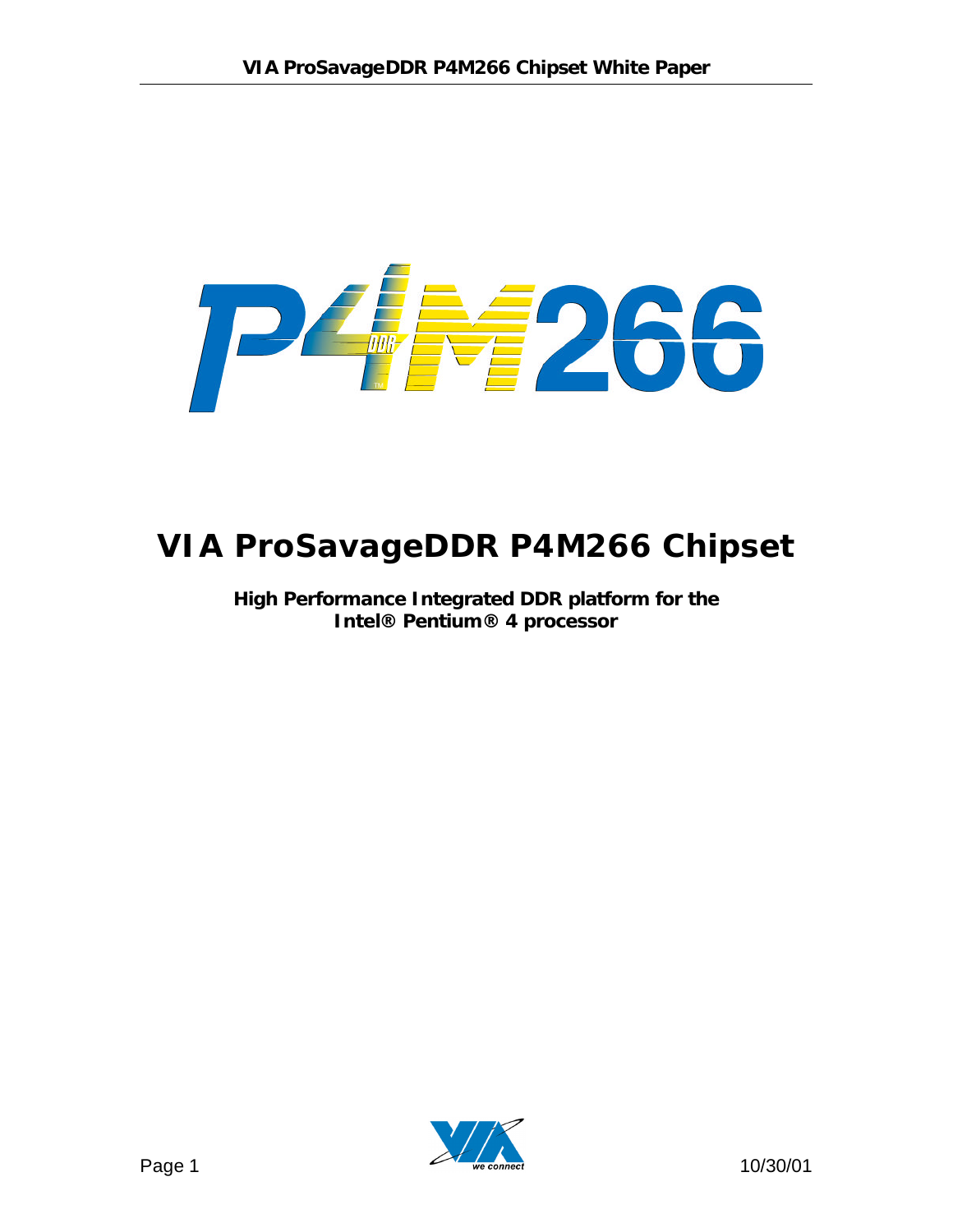## **The VIA ProSavageDDR P4M266: High Performance Integrated DDR platform for the Intel® Pentium 4® processor.**

With the launch of the VIA ProSavageDDR P4M266 chipset, VIA Technologies, Inc has achieved yet another industry first by introducing a core logic solution with integrated graphics for the Intel® Pentium® 4 Processor. Harnessing the industryleading performance of DDR (Double Data Rate) SDRAM, the flexibility of VIA Modular Architecture Platform (V-MAP) design, and the rich graphics performance of the enhanced S3 Graphics ProSavage8™ 2D/3D engine, the VIA ProSavageDDR P4M266 reduces system cost while delivering unprecedented performance and stability.

The VIA ProSavageDDR P4M266 also boasts the latest South Bridge technology with first to market innovations like integrated 3Com® networking in the VT8233C and the introduction of Ultra ATA-133 in the VT8233A. Ultra ATA-133, offering 33% more bandwidth between hard drive and CPU, enables the VIA ProSavageDDR P4M266 to deliver more performance in data intensive applications like business productivity software than rival mainstream desktop platforms .

The VIA ProSavageDDR P4M266 is pin to pin compatible with the acclaimed VIA Apollo P4X266 and follows in the footsteps of the VIA Apollo Pro133, the first core logic chipset to support PC133 SDRAM; the VIA Apollo Pro266, the first core logic chipset to support DDR SDRAM on the Intel Socket 370 platform; and the VIA Apollo KT266, the first volume core logic chipset to support DDR SDRAM on the AMD Socket A platform.

Its launch further extends the leadership role that VIA has played in enabling rapid industry wide transitions to higher bandwidth memory technologies and integrated graphics solutions that enable OEMs and SIs to address a fuller spectrum of PC price points. It achieves this through the implementation of the following key technologies:

- **DDR200/266 SDRAM Support:** The VIA ProSavageDDR P4M266 offers up to 2.1GB/s of memory bandwidth with its support for up to 4GB DDR266 SDRAM. This provides memory intensive applications (such as content creation, media streaming, 3D gaming, etc.) the bandwidth they need to perform optimally. When paired with DDR266 SDRAM, the VIA ProSavage P4M266 also boasts lower memory latency than other Intel® Pentium® 4 processor chipset platforms, further increasing performance. The VIA ProSavageDDR P4M266 is also completely backwards compatible with PC100 and PC133 SDRAM, providing OEMs and System Integrators with additional options for building Intel® Pentium® 4 processor-based systems at aggressive Value PC price points.
- **S3 Graphics ProSavage8™ Integrated Graphics core:** The ProSavage8™ 2D/3D Accelerator with internal AGP 8X bandwidth and DVD Motion Compensation is optimized for use with the Microsoft Windows® XP operating system and drives integrated graphics for the Intel® platform to a new level. Shared Memory Architecture (SMA) enables the P4M266 to utilize the system memory for frame buffer and texture memory on data path doubled to 128-

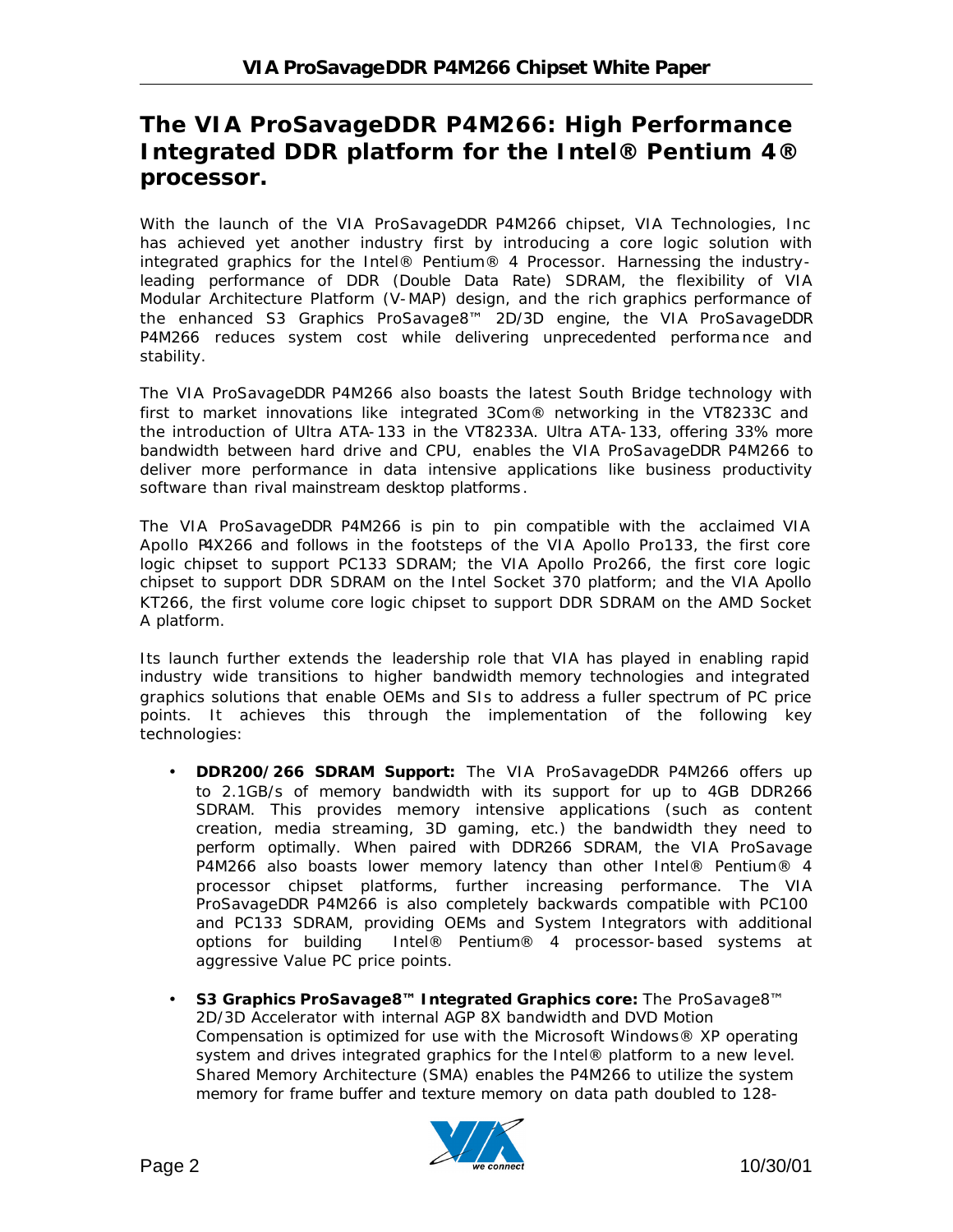bit capacity. Thus, the DDR memory subsystem, offering up to 2.1GB/s of memory bandwidth, increases the overall performance of the integrated graphics core by up to 50% over SMA chipsets based on PC133 SDRAM.

- **V-MAP:** Based on the unique VIA Modular Architecture Platform (V-MAP), the VIA ProSavageDDR P4M266 provides OEMs and SIs with unparalleled flexibility and scalability for existing and future PC designs. As a modular solution, both the North Bridge and South Bridge of the VIA ProSavageDDR P4M266 are completely pin compatible with current products, such as the VT8233C South Bridge with integrated 3Com® Ethernet, and the VIA Apollo P4X266 North Bridge. V-MAP maximizes flexibility when designing a platform around the VIA ProSavageDDR P4M266 chipset. This enables OEMs and SIs to save costs and speed up time to market by offering systems covering a full spectrum of system price points based on a single motherboard platform.
- **High-Speed V-Link Hub Architecture:** The VIA ProSavageDDR P4M266 makes use of VIA's V-Link Hub Architecture, which provides a dedicated 266MB/s bus between the north and south bridge. Less advanced chipsets use the 132MB/s PCI bus as a link, which must be shared with all PCI peripherals.
- **400MHz Quad-pumped Front Side Bus Support:** The VIA ProSavageDDR P4M266 features a quad-pumped 400MHz Front Side Bus. Delivering up to 3.2GB/s of bandwidth, the 400MHz Front Side Bus fully complements the high performance DDR memory subsystem and V-Link Bus.
- **Optional External AGP Port:** Providing up to 1GB/s in graphics bandwidth with external AGP4X technology, this feature offers OEMs and System Integrators flexibility in building systems to different configurations and allows for future upgrades. Additionally, it does not sacrifice AGP 2X compatibility like less advanced chipsets, allowing competitively priced graphics products to be integrated into Intel® Pentium® 4 processor-based Value PC systems.

This white paper describes the features of the VIA ProSavageDDR P4M266 chipset as well as the combination of performance and cost efficiency that enables next generation computing for mainstream and value desktops, workstations, and servers based on the Intel® Pentium® 4 processor.

## **Intel® Pentium® 4: Slow Uptake In The Corporate Market**

The Intel® Pentium® 4 processor has been positioned as the next mainstream PC platform for every segment of the marketplace. Migration from the existing standard, the Intel® Pentium® III, has been slow though, particularly in cost sensitive segments like the corporate and education markets. This reasons for this have been the high cost and perceived unreliability of RDRAM memory and the absence of integrated graphics platforms, making an Intel Pentium 4 processor system an expensive option for risk averse customers operating large networks.

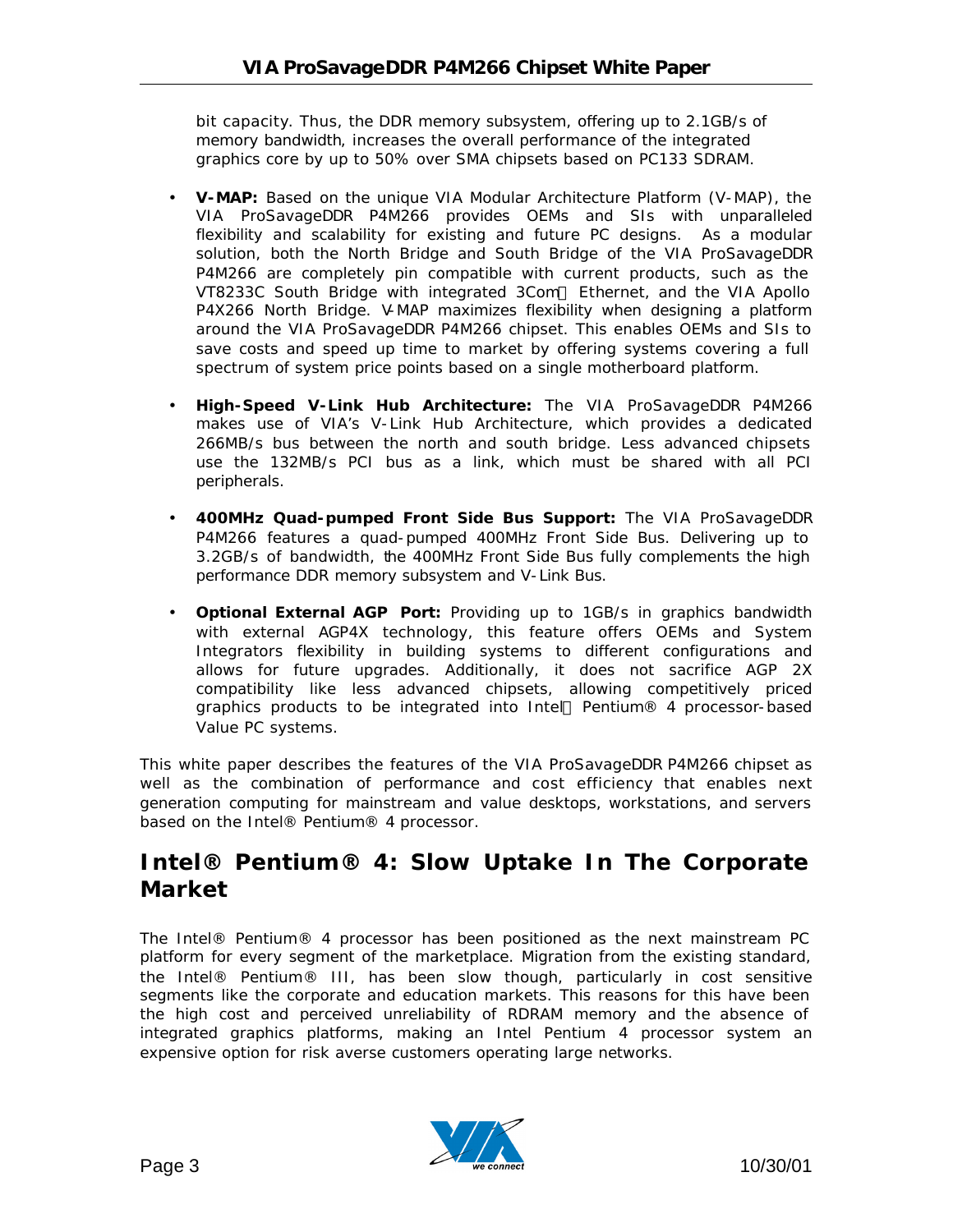Integrated graphics chipsets enable OEMs and System Integrators to save cost by eliminating the requirement for an external graphics card. This makes them popular platforms for large corporate, government and education networks where the main functions are running are business productivity and data intensive applications where high quality 3D performance is not a priority. The Intel® Pentium® III combined with an integrated chipset like the Intel 815 or VIA ProSavage PM133 has become the de facto standard for this significant section of the PC marketplace.

## **Integrated Graphics for the Intel® Pentium® 4**

The VIA ProSavageDDR P4M266 with the S3 Graphics ProSavage8™ core integrated into the North Bridge enables a mainstream upgrade to the Intel® Pentium® 4 processor platform by offering a combination of performance and value unmatched by existing chipset platforms .

The VIA ProSavage range based on PC133 SDRAM has proved popular with OEMs and SIs for the following reasons:

**Integration reduces system cost:** Integrated graphics allow OEMs and System Integrators to eliminate an external graphics card from the cost of a VIA ProSavage based system while maintaining competitive 2D and 3D performance.

**ProSavage Graphics Performance**: With AGP 4X, 32MB of frame buffer and DVD motion compensation the ProSavage4™ provides rich 2D/3D graphics performance and has an unblemished record of reliability.

**ProSavage Driver Set**: S3 Graphics ProSavageDDR chipsets have a mature and comprehensive unified driver set, minimizing compatibility issues and reducing deployment risk for corporate customers.

The VIA ProSavageDDR P4M266 retains these three key advantages of VIA ProSavage integrated chipsets while offering a significant increase in graphics performance through the benefits of DDR266 SDRAM memory in a Shared Memory Architecture Design. The new S3 Graphics ProSavage8™ integrated into the VIA ProSavageDDR P4M266 shares the same architecture and feature set as the ProSavage4™ but boasts internal data paths expanded to 128-bit from 64-bit giving an effective AGP 8X bandwidth capacity and increasing performance by 40-50% over PC133 SDRAM based SMA chipsets.

The performance benefits this technology delivers in real world applications are evident in a Winstone 2001 comparison (see graphic below) with an Intel Pentium 4 system based on the Intel 845 chipset equipped with an external nVIDIA GeForce 2 graphics card. The VIA ProSavageDDR P4M266 system offers better performance at a lower system cost, even in graphics intensive applications like Adobe® Photoshop® and Macromedia® Dreamweaver®, as tested by Content Creation Winstone.

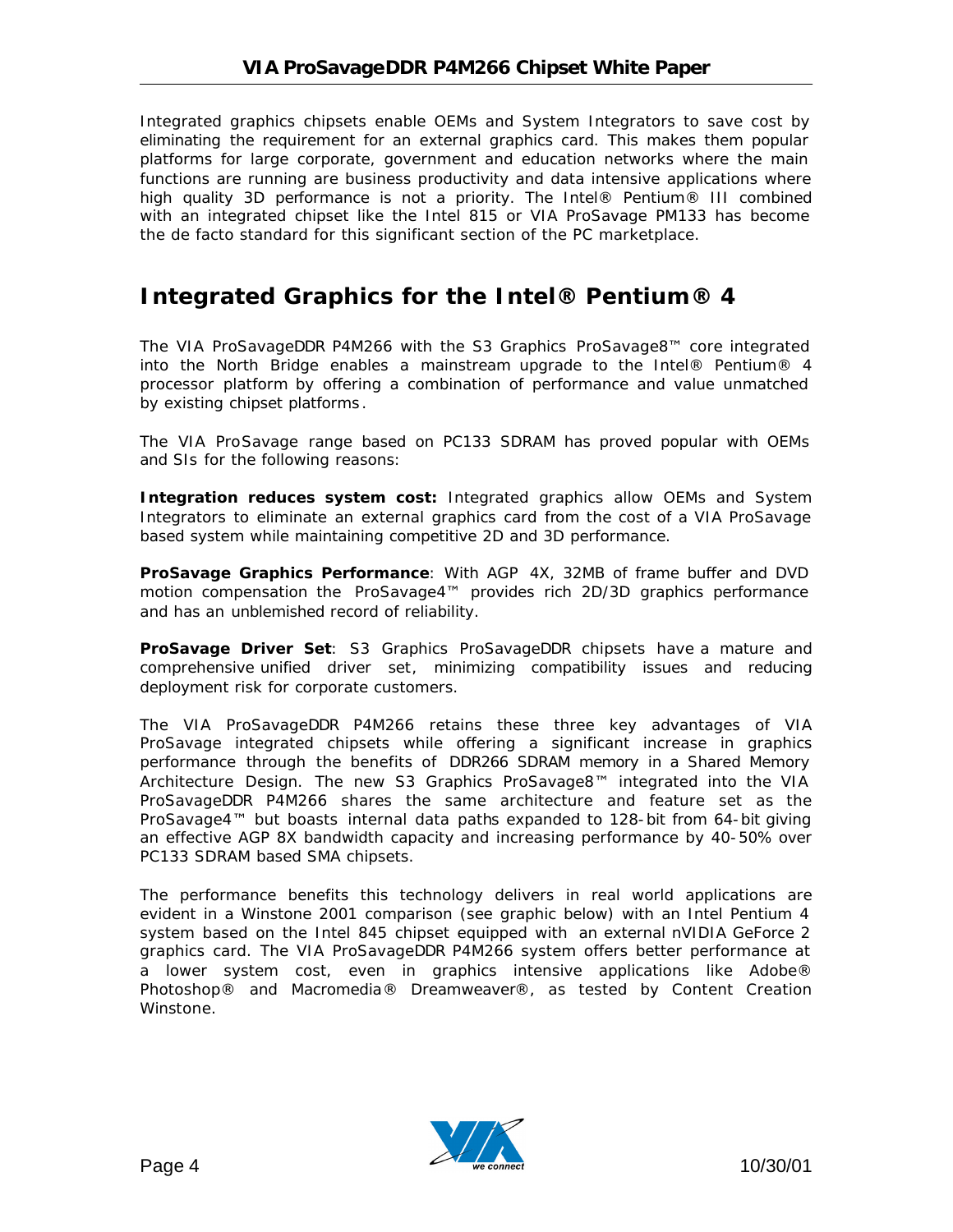

1.5GHz Intel Pentium® 4 processor; i845 MB; 256MB PC133 SDRAM; Asus Geforce2 AGP card; 30GB IBM 307030 ATA 100 HDD; Windows 98 SE

1.5GHz Intel Pentium 4 processor VIA P4M266 Reference Board. 256MB PC2100 DDR SDRAM 30GB IBM 307030 ATA 100 HDD; Windows 98 SE

Now that the price of DDR266 SDRAM has fallen to levels almost equivalent to PC133 SDRAM the performance benefits of the VIA ProSavageDDR P4M266 come without a cost penalty.

| 256MB DDR DIMM   | \$29.69 |
|------------------|---------|
| 256MB PC133 DIMM | \$27.89 |
| --------<br>--   |         |

Source **www.crucial.com** 29/10/01

Combined with the significant cost saving from the integrated graphics engine, there is now a compelling value proposition for mainstream domestic and corporate migration to the Intel® Pentium® 4 platform.

## **VIA ProSavageDDR P4M266 Product Overview**

The VIA ProSavageDDR P4M266 consists of two separate chips: The 664-pin VT8751 Integrated North Bridge, and the 376-pin VT8233 or VT8233C V-Link South Bridge. Both use standard PGA packaging to reduce the cost of production and allow the use of standard heatsink solutions. The basic architecture of the chipset is shown in the illustration below.

#### VIA ProSavage P4M266 North Bridge

The North Bridge of the VIA ProSavageDDR P4M266 (model number VT8751) provides support for the quad-pumped 400MHz (8X100MHz) Front Side Bus for the Intel® Pentium® 4 processor. Deep pipelining and buffering keep the high-speed system bus supplied with a constant stream of data, maximizing the performance of

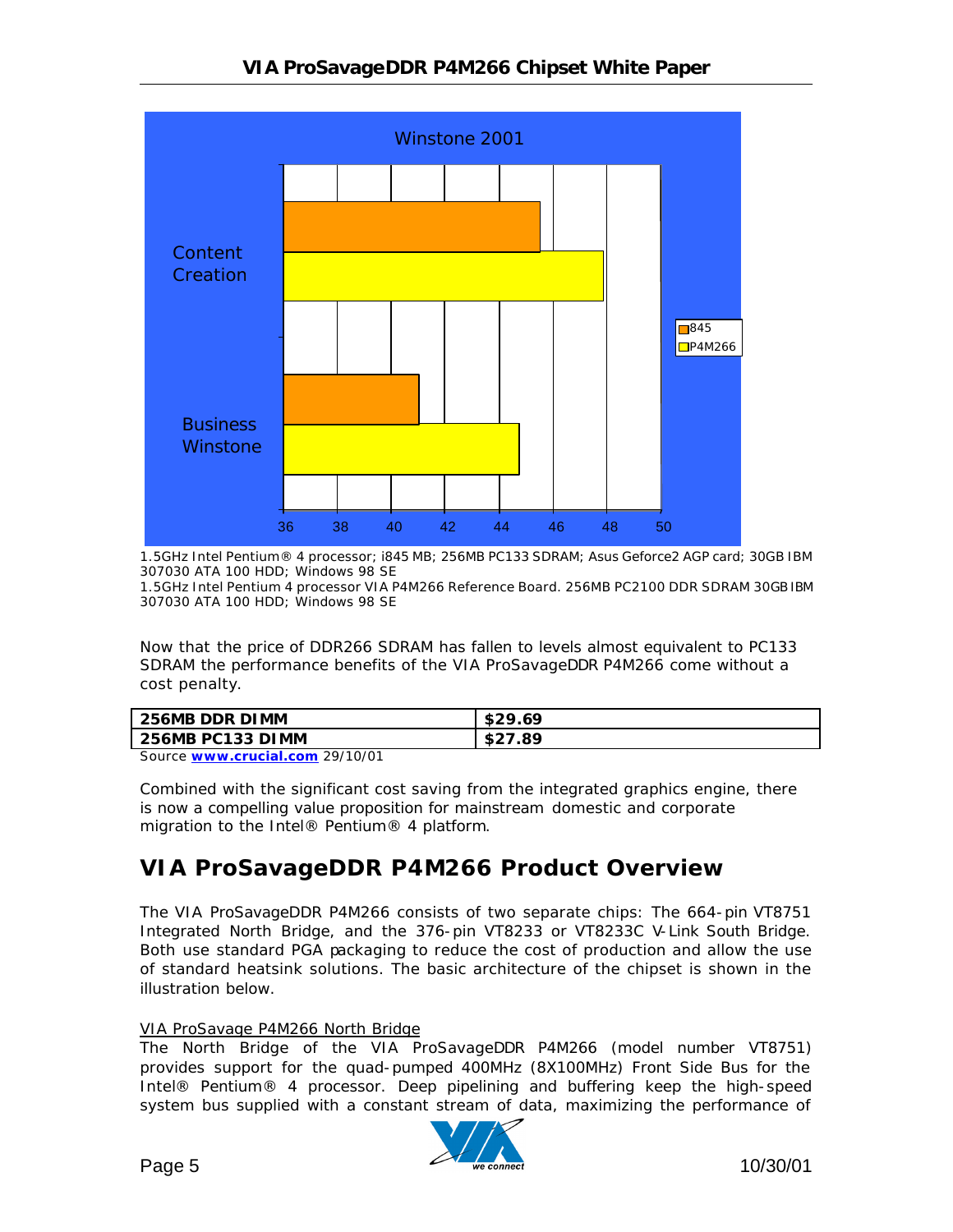the processor. This system bus runs in pseudo-synchronous operation with the memory and AGP controllers, providing the low latency of a synchronous design without sacrificing the flexibility of an asynchronous implementation.

The VT8751 integrates the ProSavage8™ graphics core into the North Bridge offering competitive 2D/3D performance while retaining an optional external AGP 4X port for configuration flexibility. The VT8751 also does not sacrifice support for older AGP2X models, providing OEMs and SIs with additional configuration options.

The VT8751 North Bridge of the VIA ProSavageDDR P4M266 has a flexible memory controller that supports up to 4GB of DDR200/DDR266 SDRAM. Virtual Channel Memory and Error Correcting Code (ECC) memory are also supported, as is PC100 and PC133 SDRAM. With such flexible memory support, the VIA ProSavageDDR P4M266 gives OEMs and SIs maximum scalability to allow the construction of a full spectrum of high-performance and low-cost systems from mainstream consumer and commercial desktops to high-end workstations.



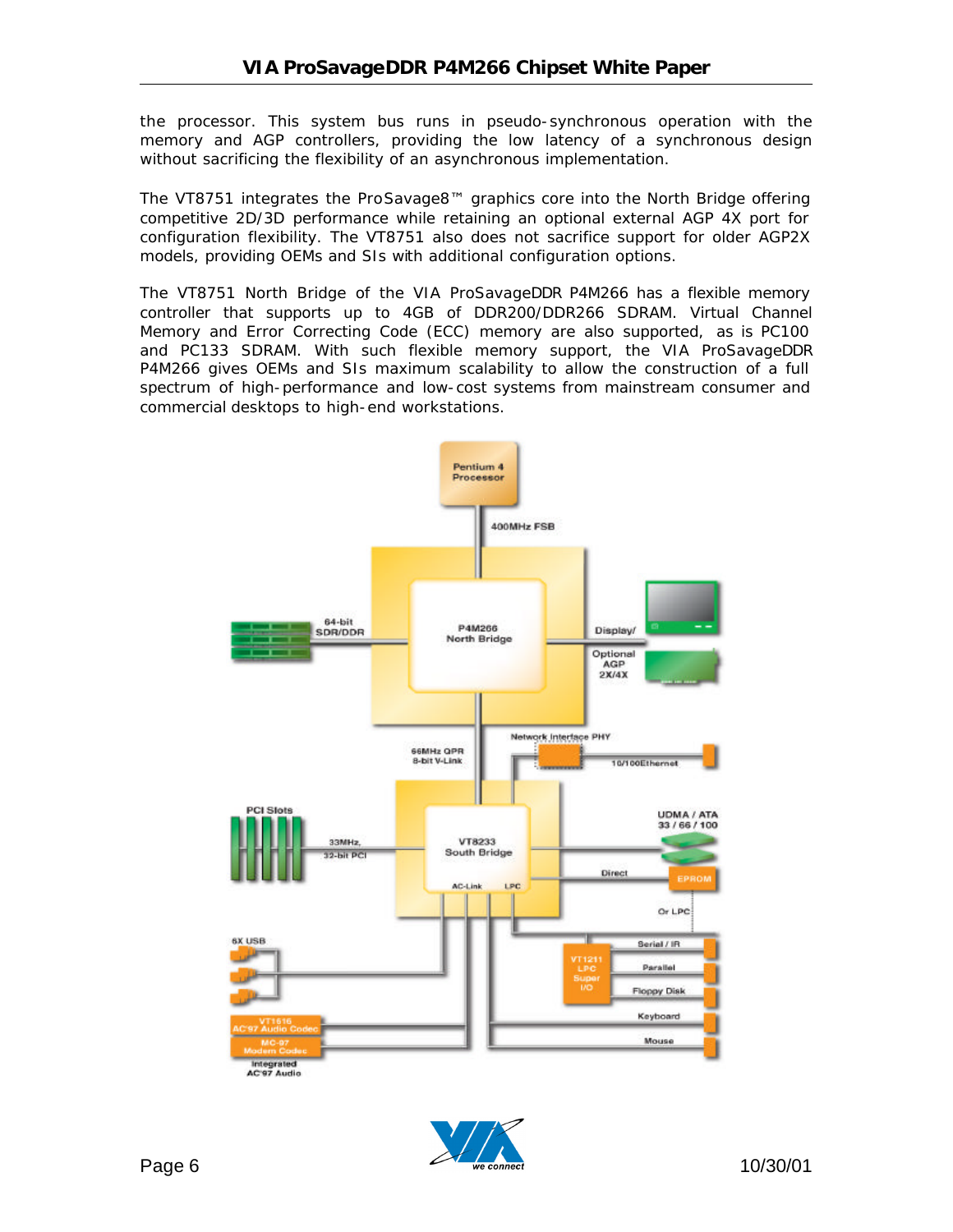#### VIA ProSavageDDR P4M266 South Bridge

The VIA ProSavageDDR P4M266 is capable of interfacing to any VIA V-Link South Bridge, including the VT8233, VT8233C and VT8233A, as well as future South Bridge designs. The VT8233 and VT8233C are highly integrated network-ready South Bridges that feature two high-speed ATA-100 IDE controllers (4 IDE devices total), six USB ports, 6 PCI slots, Low Pin Count (LPC) interface, and an I/O Advanced Programmable Interrupt Controller (APIC). Advanced Configuration and Power Interface (ACPI) and Advanced Power Management (APM) are also integrated into all VT8233 family products. The VT8233C adds an integrated 3Com® Ethernet MAC controller, providing high quality and ultra reliable 10/100 Mbps network support.

All VIA V-Link South Bridges feature high quality, 6 channel AC/97 2.2 sound support, as well as an MC/97 software modem interface. These features, along with 10/100 Ethernet and HomePNA support, can be harnessed through the use of an ACR (advanced communication riser) slot, or can be integrated directly onto the system board.

The enhanced IDE controllers on the VT8233 and VT8233C support all Ultra-DMA 33/66/100 devices including as CD-ROMS, DVD-ROMs, and hard disk drives. ATA-100 is the fastest IDE standard currently available on the market, and allows each separate IDE controller on the VT8233 and VT8233C to burst up to 100MB/s, for a total of 200MB/s of bandwidth. Each controller also supports up to two devices, for a total of four ATA-100 capable drives. In addition, with the introduction of the VT8233A South Bridge in Q4 2001, VIA will be first to support the new Ultra ATA-133 interface standard offering 33% more bandwidth per controller between hard drive and CPU, offering even more performance for data intensive applications like business productivity software.

The three USB hubs offering a combined 36 Mbps of bandwidth on the VT8233 family provide additional flexibility by allowing the user to add up to six USB devices to the system, such as keyboards, mice, drives, digital cameras, scanners, speakers, modems, joysticks, and MP3 players.

#### VIA V-Link Architecture

VIA has developed V-Link technology to remove the PCI bus as the bottleneck in inter-chip communication. In less advanced chipsets, the PCI bus is responsible for connecting both the North and South Bridge, as well as providing a bus for most add-in peripherals. VIA V-Link technology provides a dedicated 66MHz quad-pumped bus between the North and South Bridge, freeing up the PCI bus to deal strictly with peripheral devices.

### **DDR SDRAM Overview**

DDR SDRAM technology is the result of an industry-wide collaboration to develop the next generation memory standard. It is designed to provide a high performance, high value upgrade path from previous PC133 technology. As the driving force behind PC133, VIA Technologies has embraced DDR, and currently offers the widest range of DDR chipsets for the Intel® Pentium® III, AMD Athlon™ XP, and Intel® Pentium® 4 processor platforms.

Available in two different speed grades, DDR enables memory performance to be scaled to fit the performance and cost requirements of a given platform. DDR200

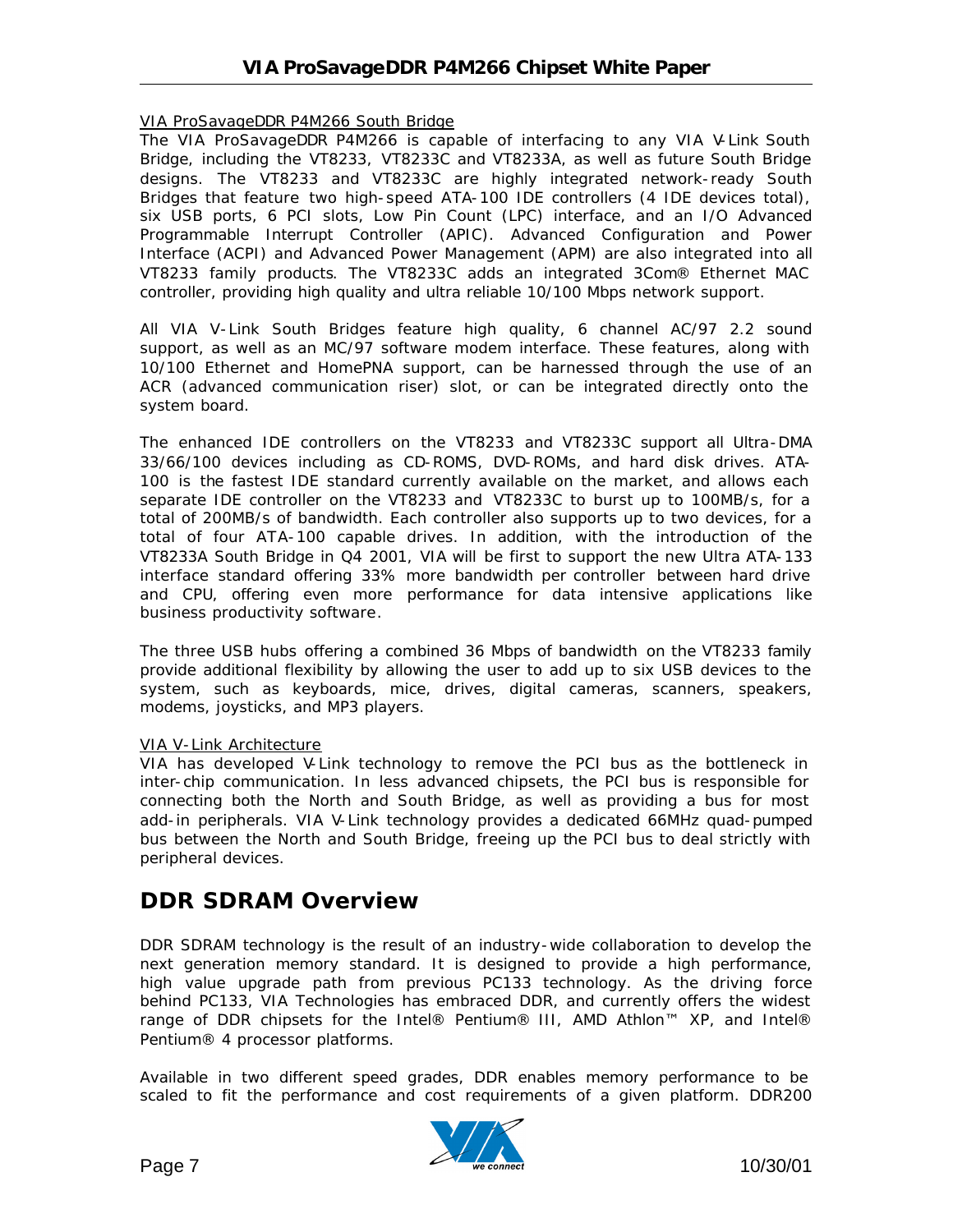(also known as PC1600) runs at a 100MHz clock speed, and transfers data on both the rising and falling edges of the clock for an effective 200MHz clock rate. DDR266 (or PC2100) uses the same clock doubling technology, but runs at a 133MHz core speed, for an effective 266MHz clock rate.

With this clock doubling technology, DDR200 is able to transfer up to 1.6GB/s, and DDR266 a staggering 2.1GB/s. Also, due to its evolutionary, parallel technology, the latency of DDR is quite low compared to competing serial memory technologies.

All grades of DDR SDRAM operate at 2.5 volts, as opposed to 3.3V for PC100 and PC133. This lowered voltage allows DDR to penetrate power sensitive applications, such as notebooks and 1U servers. Lowered power consumption translates directly to lowered heat dissipation, again increasing the effectiveness of DDR in mobile and server applications.

DDR SDRAM leverages the existing PC133 manufacturing infrastructure, allowing manufacturers to produce DDR266 memory for roughly the same cost as PC133. This price parity with SDRAM will rapidly drive the adoption of DDR as memory bandwidth limitations become more constricting.

## **VIA ProSavageDDR P4M266 Chipset Performance**

Through its use of high-performance DDR266 memory, high-speed V-Link bus, deep buffering and pipelining, and optimised timings, the VIA ProSavageDDR P4M266 offers superior performance across a range of industry standard applications. Offering a huge performance boost over the existing Intel® Pentium® III + Intel® 815 corporate desktop standard, the VIA ProSavageDDR P4M266 provides the Intel Pentium 4 processor platform with the bandwidth it needs for performance hungry functions like multi-tasking.

The Winstone 2001 comparison below demonstrates a performance increase of up to 5% over the Intel® Pentium® III + 815 standard corporate desktop on the most commonly used applications. With the integrated ProSavage8™ graphics bringing the cost of a VIA ProSavageDDR P4M266 based system to similar levels as the Intel® Pentium® III based options, there is now a strong value case for corporate migration to the Intel® Pentium® 4 platform.

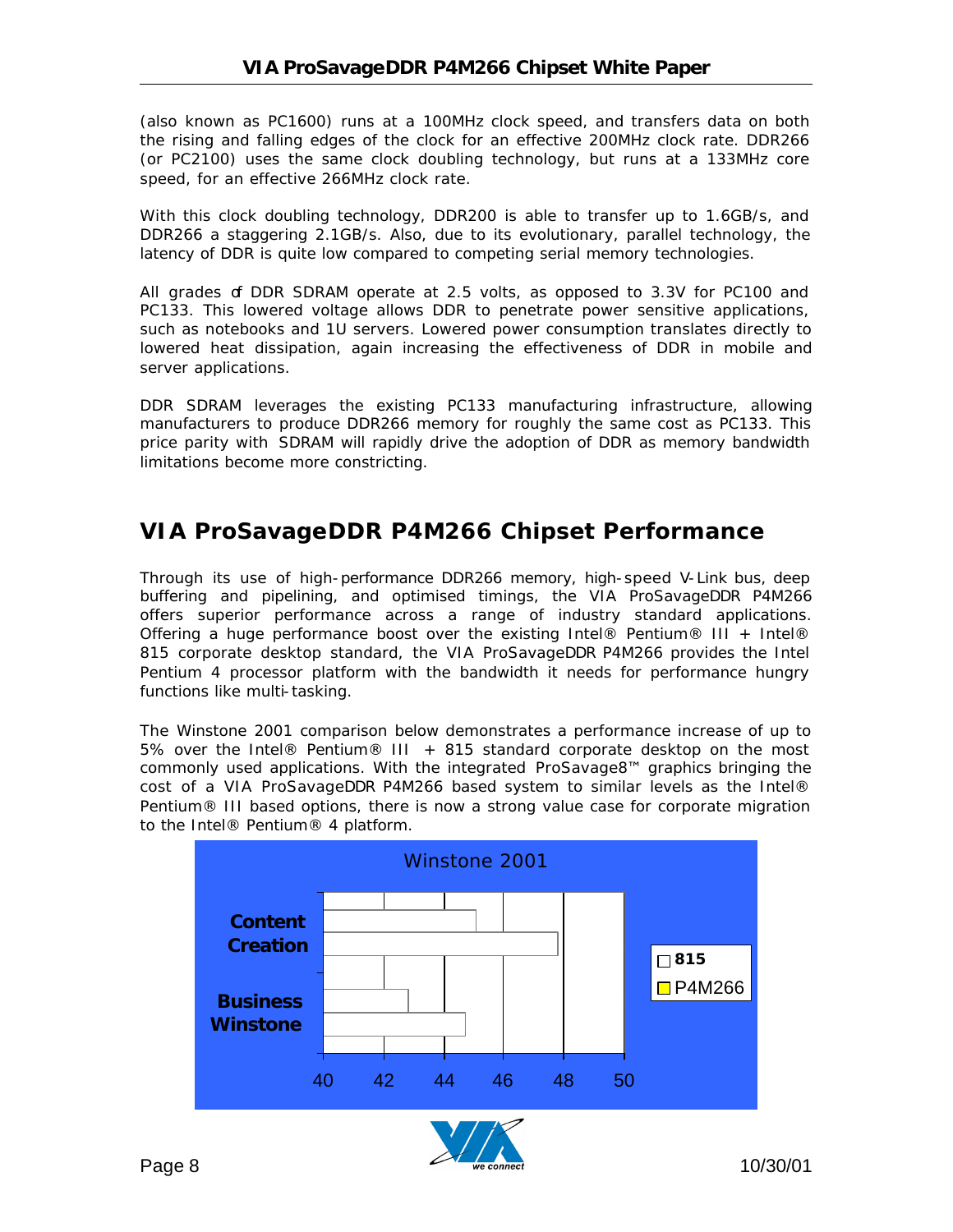3D Winmark 2001 and Quake III Arena, the industry standards when gauging the 3D performance of a platform reveal the VIA ProSavageDDR P4M266 represents a major step forward in mainstream integrated graphics performance. The high bandwidth and low latency of DDR266 memory increase the performance of the integrated ProSavage8™ graphics core by 40% over existing integrated graphics chipsets giving the VIA ProSavageDDR P4M266 a 100% performance boost over the Intel® 815 platform.





#### **Conclusion**

As the first integrated graphics chipset for the Intel® Pentium® 4 processor platform, the VIA ProSavageDDR P4M266 delivers unparalleled performance and features at an affordable price, and provides the headroom and security that corporate buyers require for a 3 year product lifecycle. As part of the industry's largest range of SMA and DDR SDRAM based chipsets the VIA ProSavageDDR P4M266 represents proven technology, and a low risk, scalable platform for development of high performance Intel® Pentium® 4 systems.